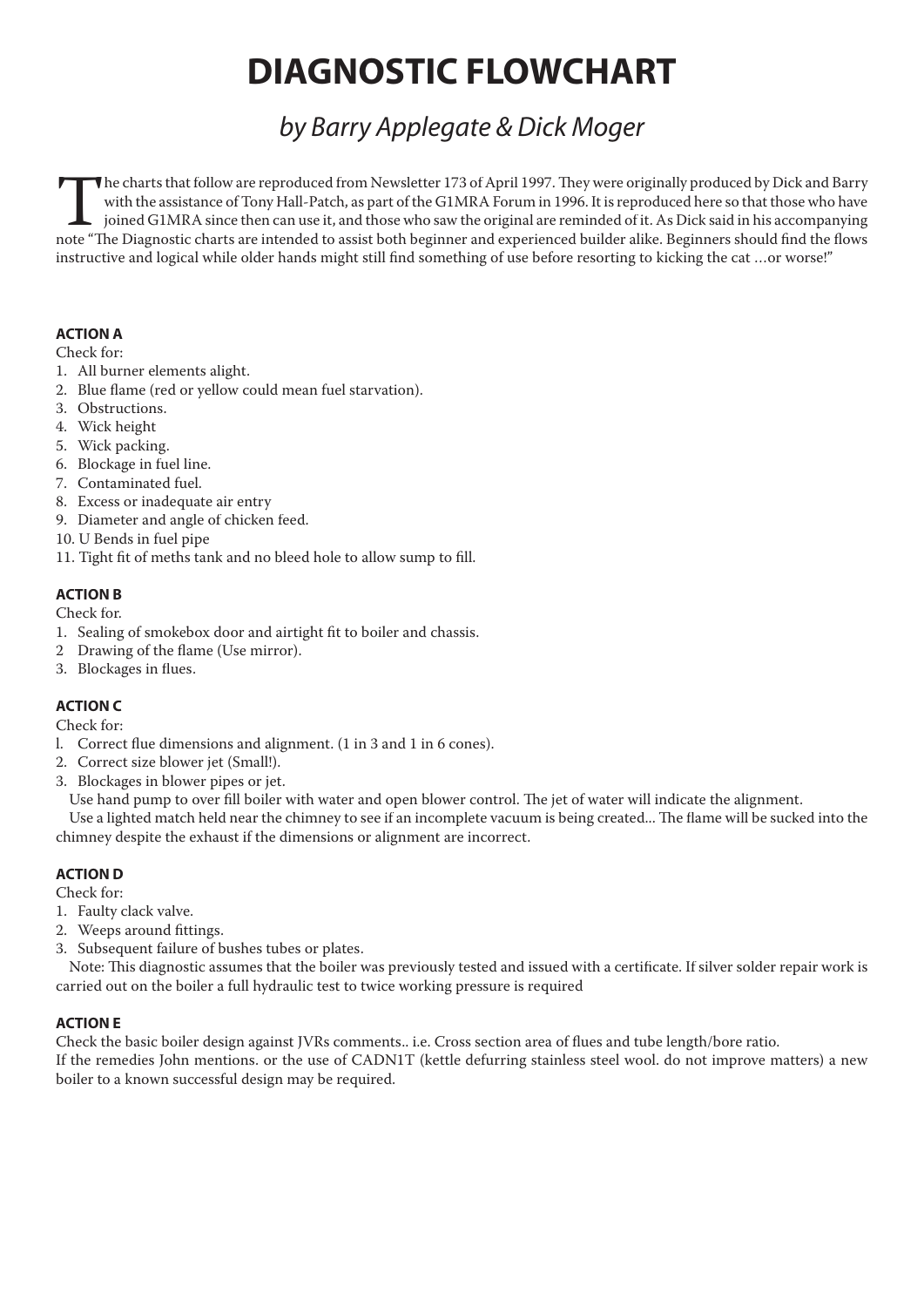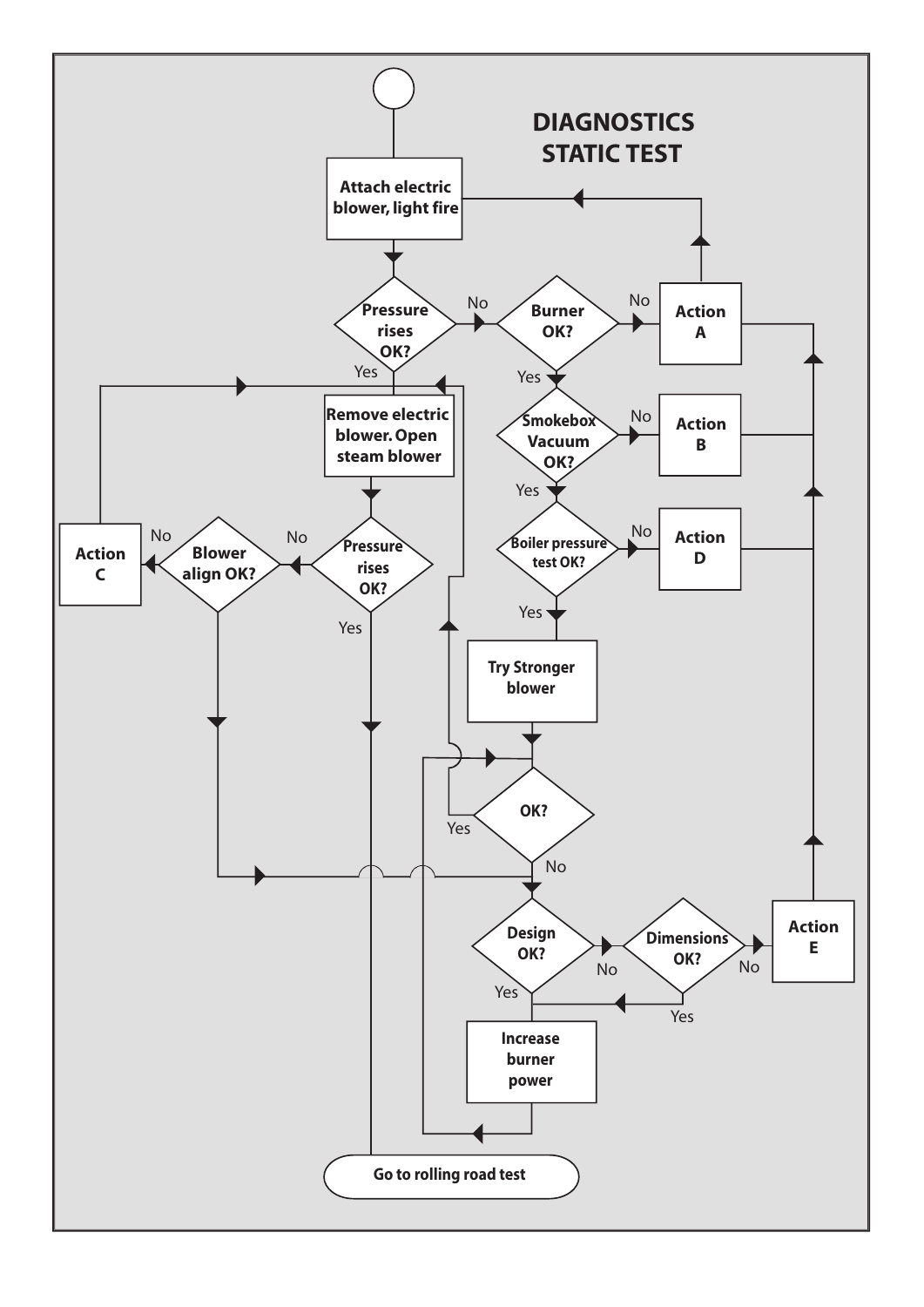#### **ACTION F**

Check for:

- 1. Appropriate holes in cylinder gaskets to allow steam in and exhaust out.
- 2. Blocked steam passages.
- 3. Blocked exhaust.
- 4. Chassis mechanics as in Action N

# **ACTION G**

Check for.

- 1. Valve travel giving equal port openings.
- 2. Even marking of port face to indicate full contact of valve.
- 3. Lifting valve (Striking gasket or steam chest)
- 4. Dropping off of valve in underneath valves. (inverting chassis briefly may correct this)
- 5. Damage to port face by excessive wear.
- 6. Lubricator functioning with correct oil.
- 7. No lift on top ball of axle pump or clack.

Note Disconnecting the valve rod from its drive and moving it by hand under air pressure can reveal faults.

#### **ACTION H**

Check front end as for actions B and C Also check for steam or exhaust leaks in the smokebox.

#### **ACTION J**

Check for:

- 1. Correct interference fit if 'O' ring.
- 2. Flats on outside diameter of 'O' ring.
- 3. Missing or inadequate piston packing.
- 4. Too tight packing.
- 5. Worn pistons.
- 6. Worn or bell mouthed bores.
- 7. Lubricator function.

# **ACTION K**

Check for:

- 1. Valve and piston gland packing
- 2. Gasket leaks
- 3. All steam feeds (including smokebox connections. Note. steaming leaks can be checked on a cold day or under air using a paintbrush and soapy water.

# **ACTION L**

First check for steam leaks as Action K. Then try fitting a larger burner, but be aware that this may simply mask another problem.

Check for:

- 1. Correct colour of flame (Blue).
- 2. Lack of fumes from unburnt fuel.
- 3. Overspill of flame from firebox.
- 4. Popping forward of flame into smokebox when under load. (This usually indicates inadequate flue cross section area).

#### **ACTION M**

Rotate wheels by hand and note position of cranks and valves.

Check for:

- 1. Wheels loose on axles.
- 2. Damaged crank axle.
- 3. Binding coupling rods.
- 4. Loose pistons or piston rods.
- 5. Faulty axle pump.
- 6. Loose crank pins.
- 7. Broken or slipping weigh shaft.
- 8. Screws or brake gear on chassis fouling motion.

# **ACTION N**

Strip down to chassis and run on air. Redo Actions F. G. J. K. and M.